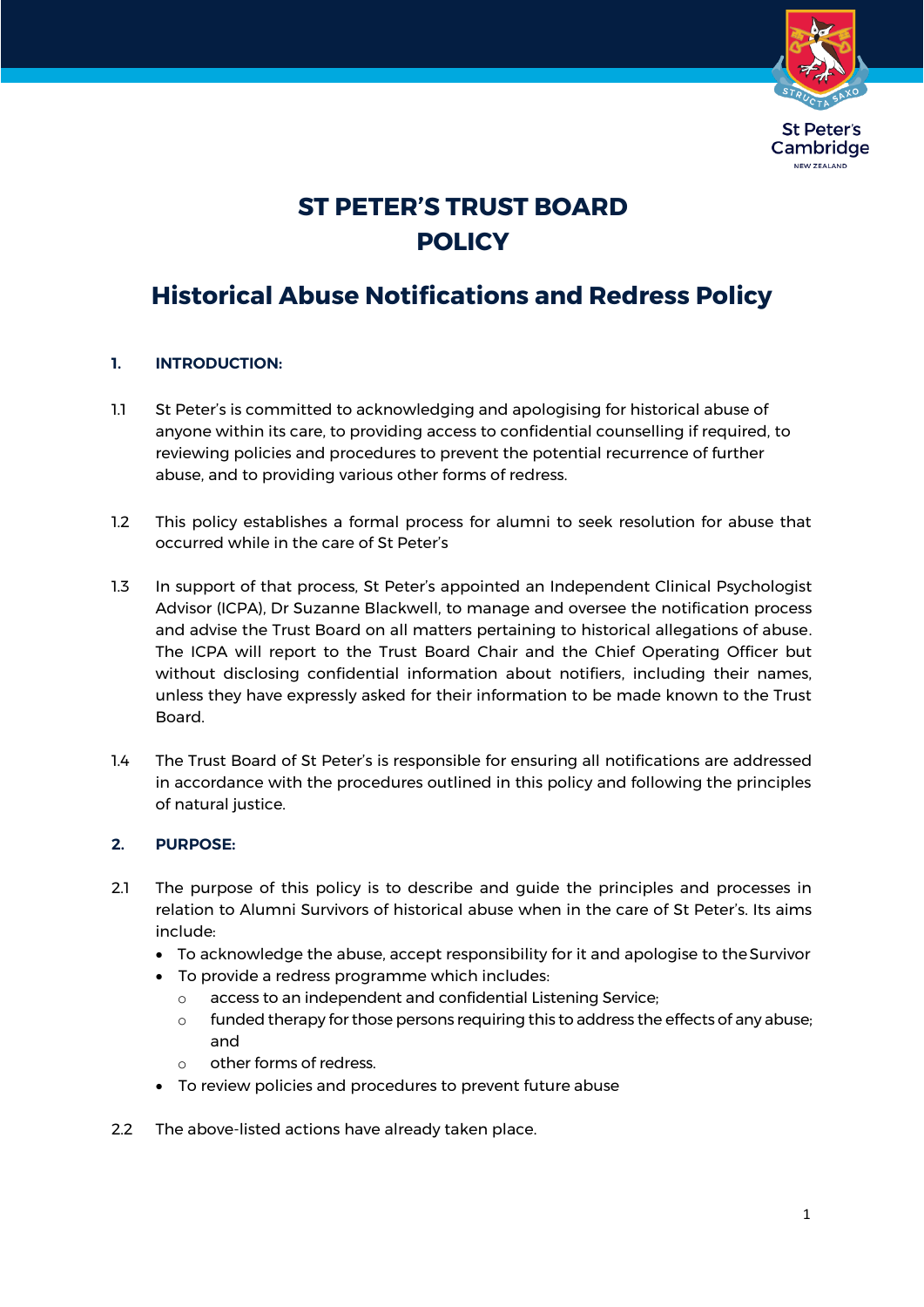

# **3. DEFINITIONS:**

- 3.1 **Redress** means to remedy and/or set right through access to confidential counselling and support. St Peter's seeks to firstly acknowledge harm done to people who experienced abuse while in its care, then actively engage in steps to 'set right' the experience to the extent that is possible in a bespoke redress package.
- 3.2 **Abuse** is defined as sexual abuse perpetrated by staff of St Peter's.
- 3.3 **Alumni** means a former student of St Peter's
- 3.4 **Survivor** means the victim of the abuse.
- 3.5 **Board** means the Trust Board and Governors of St Peter's from time to time.
- 3.6 **St Peter's** means St Peter's, Cambridge.
- 3.7 **Royal Commission** means the Royal Commission of Inquiry into Abuse in State and Faith-Based Care.

#### **4. OVERARCHING PRINCIPLES:**

- 4.1 For all concerns not covered separately, such as in the bullying or harassment policies, the procedures are as set out below:
- 4.2 In responding to notifications of abuse, St Peter's will:
	- Maintain a Survivor focus and recognise the potential for trauma associated with revisiting and describing the abuse.
	- Ensure information about how St Peter's addresses historical abuse notifications is readily accessible to the St Peter's community, past and present.
	- Allow Survivors to engage in the process in a manner of their own choosing. This may be verbal, written or on-line.
	- Behave with integrity in the notification process by being open, respectful, and taking all notifications seriously and processing them to the point of resolution to the extent that is possible.
	- Balance the interests of individual Survivors above the interests of St Peter's.

# **5. NOTIFICATION PROCESS:**

- 5.1 Any person or group may make a notification, either verbally or in writing. A notification may also be lodged on behalf of the Survivor or by an advocate or support person with the Survivor's consent. A confidential notification may be made to the independent Listening Service.
	- 1. Receipt of Notification by St Peter's
		- a. When a direct notification is received by St Peter's, receipt will be acknowledged within seven days and the process will be outlined to the Survivor.
		- b. A review of any relevant St Peter's records will be undertaken.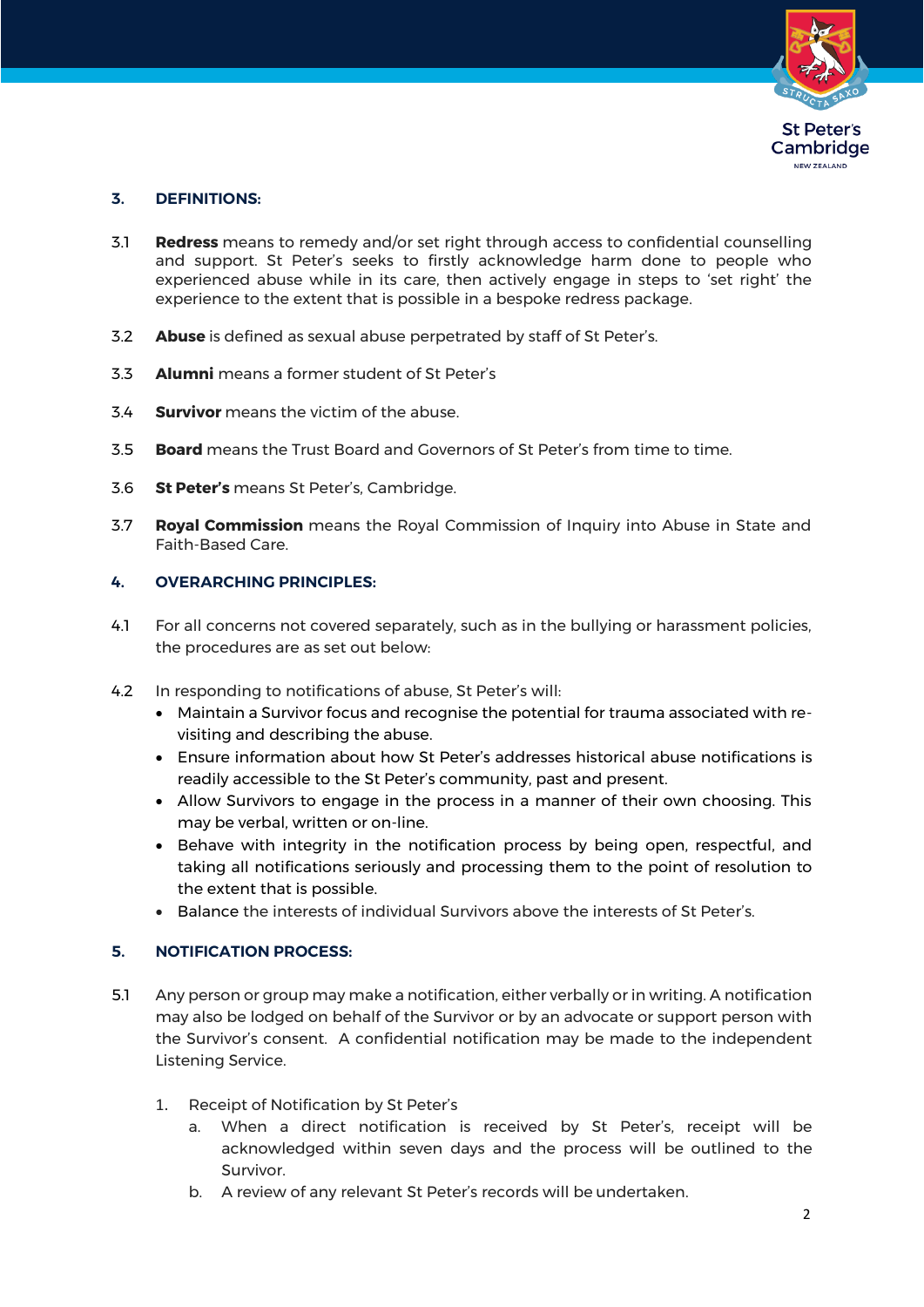

- c. The notification will be documented and notice of the complaint will be provided to the Board.
- d. The notification will be forwarded to the Listening Service to follow up in line with this policy, and to confer with the Survivor to ascertain their wishes regarding confidentiality issues and the use and retention of information gathered during the complaints process.
- e. If the notification is made directly to the independent Listening Service, the notification will be reported to St Peter's only with the consent of the notifier.
- 2. The Listening Service
	- a. The Listening Service is run by two independent clinical psychologists, one of whom is the listening person, whilst the other arranges any relevant referrals to therapy and acts as an interface to communicate the needs of the survivors to the Board. Both are bound by the Code of Ethics for Psychologists working in Aotearoa New Zealand. The Listening Service is confidential in keeping with this.
	- b. When a person contacts the Listening Service by email at [Alumniassist@outlook.com](mailto:Alumniassist@outlook.com) the listening psychologist will respond and invite the person to a telephone conversation in the first instance. Following that, the listening psychologist may meet with the survivor if requested. This will be at a mutually suitable venue and time, and the Survivor may have a support person present if they wish.
	- c. The Listening psychologist may hear
		- Any matter the Survivor wishes to raise including, but not limited to, any incident that may have resulted in harm, or has had a negative impact on them.
		- The Survivor's desired outcome in making the notification.
		- Options for tangible support that St Peter's offer the Survivor to contribute to their healing and the resolution of their complaint.
		- Referral to confidential therapy funded by St Peter's
		- **.** If the Survivor requests any other form of redress, they may be referred to a Redress Manager who will meet with them to discuss their needs and wishes.
- 3. The Redress Manager
	- a. The Redress Manager will meet with the Survivor at a time and place convenient to the Survivor.
	- b. The Redress Manager will, after meeting with the Survivor, provide the Survivor with a report recording the facts pertinent for their agreement.
	- c. The Redress Manager, with the consent and approval of the Survivor, will prepare a report with redress requirements/requests to the ICPA who will facilitate the claim and the survivor's access to legal advice to progress the claim for legal review.